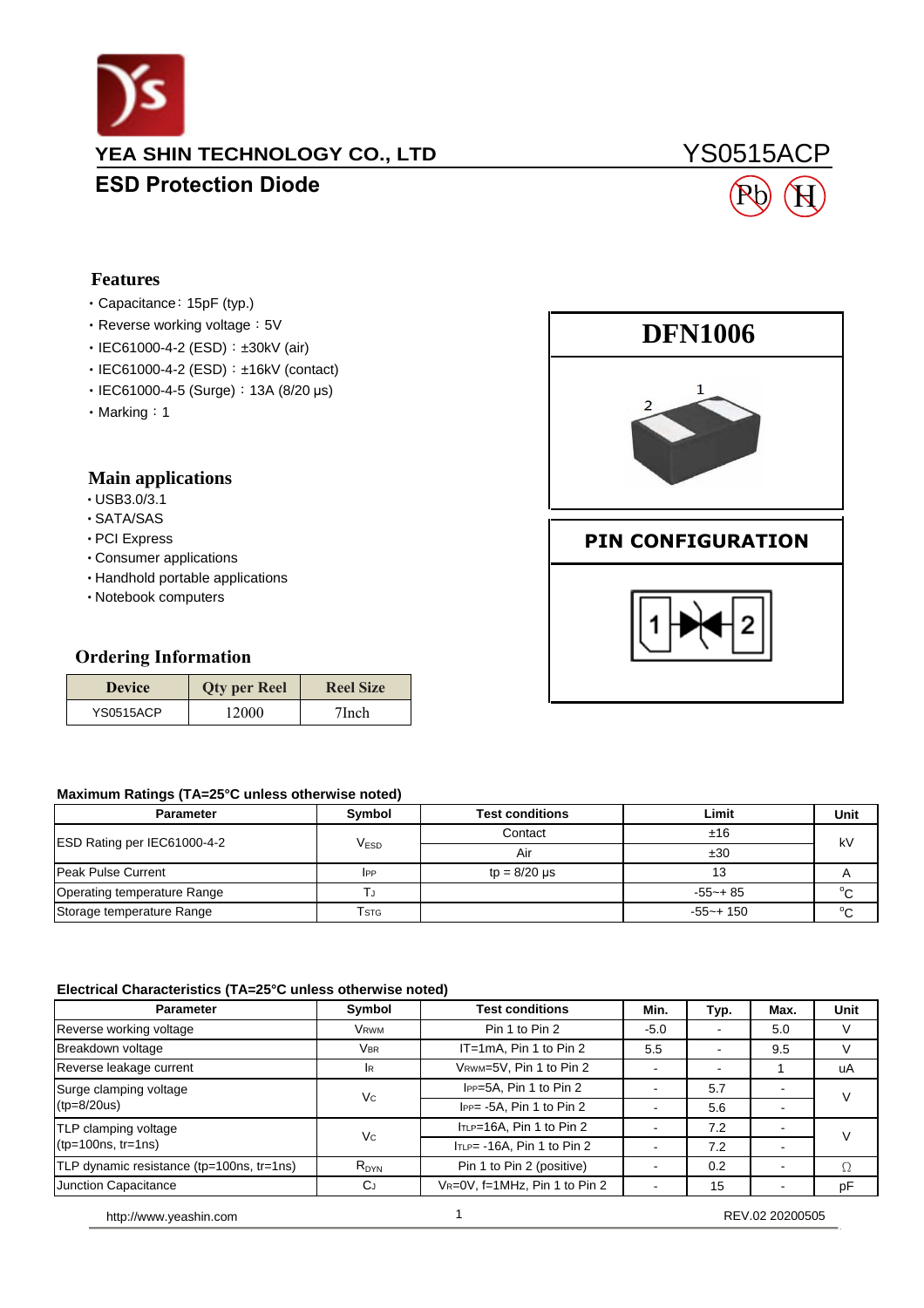# **DEVICE CHARACTERISTICS** YS0515ACP





FIG. 5-Junction Capacitance



FIG. 1-Positive TLP Clamping Voltage (tp=100ns, tr=1ns) FIG. 2-Negative TLP Clamping Voltage (tp=100ns, tr=1ns)



FIG. 3-Positive Surge Clamping Voltage (8/20us) FIG. 4-Negative Surge Clamping Voltage (8/20us)